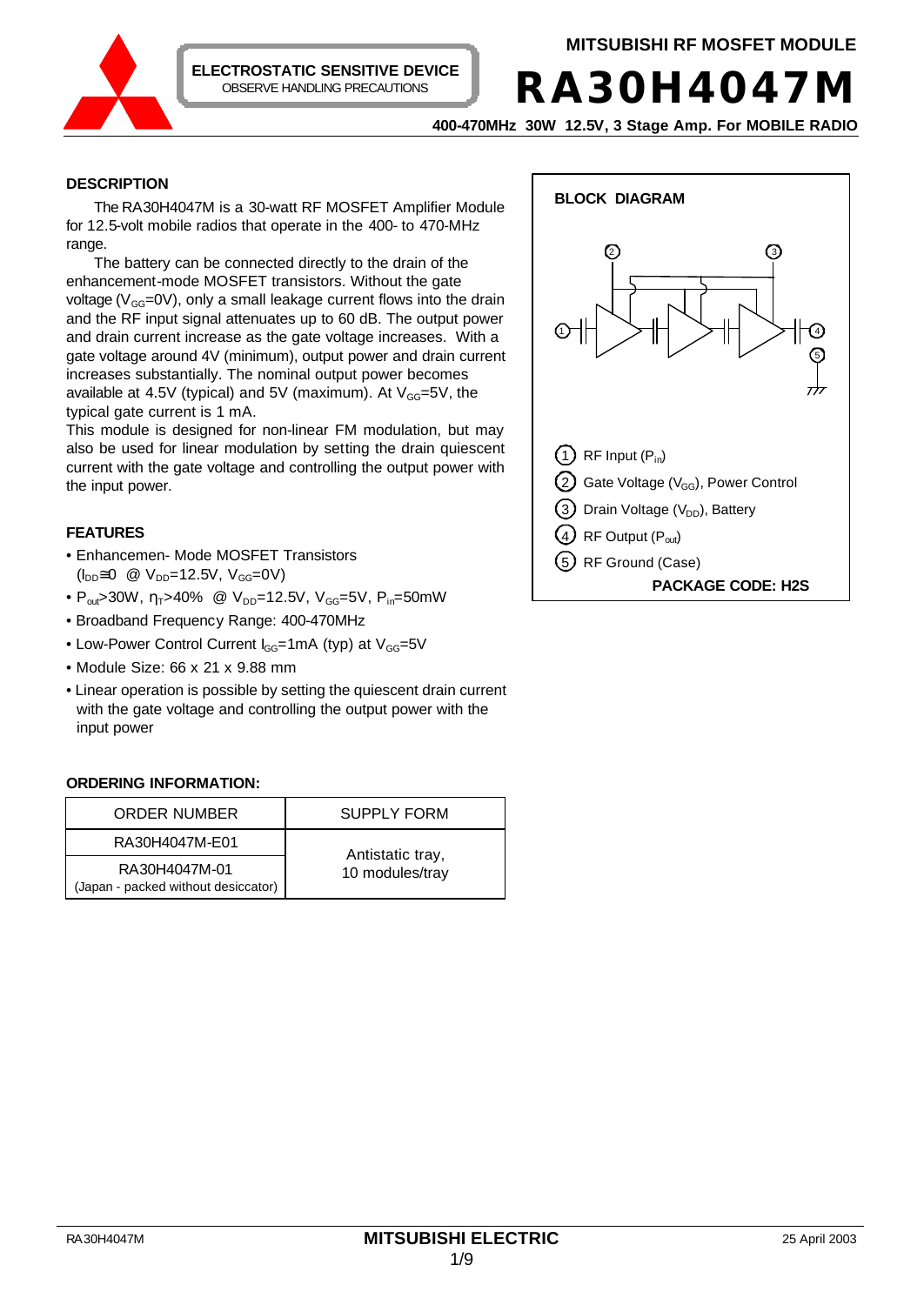

# **R A 30H4047 M**

**MAXIMUM RATINGS** (T<sub>case</sub>=+25°C, unless otherwise specified)

| <b>SYMBOL</b>                | PARAMETER                               | <b>CONDITIONS</b>                     | <b>RATING</b>   | <b>UNIT</b> |
|------------------------------|-----------------------------------------|---------------------------------------|-----------------|-------------|
| $V_{DD}$                     | Drain Voltage                           | $V_{GG}$ <5V                          | 17              | V           |
| $V_{GG}$                     | Gate Voltage                            | $V_{DD}$ <12.5V, P <sub>in</sub> =0mW | 6               | V           |
| $P_{in}$                     | Input Power                             | f=400-470MHz,                         | 100             | mW          |
| $P_{out}$                    | <b>Output Power</b>                     | $Z_G = Z_L = 50\Omega$                | 45              | W           |
| $I_{\text{case}(\text{OP})}$ | <b>Operation Case Temperature Range</b> |                                       | $-30$ to $+110$ | °C          |
| $T_{\text{stg}}$             | Storage Temperature Range               |                                       | $-40$ to $+110$ | °C          |

The above parameters are independently guaranteed.

# **ELECTRICAL CHARACTERISTICS** (T<sub>case</sub>=+25°C, Z<sub>G</sub>=Z<sub>L</sub>=50Ω, unless otherwise specified)

| <b>SYMBOL</b>                    | <b>PARAMETER</b>           | <b>CONDITIONS</b>                                                                                          | <b>MIN</b>                   | <b>TYP</b> | <b>MAX</b> | <b>UNIT</b> |
|----------------------------------|----------------------------|------------------------------------------------------------------------------------------------------------|------------------------------|------------|------------|-------------|
|                                  | <b>Frequency Range</b>     |                                                                                                            | 400                          |            | 470        | <b>MHz</b>  |
| $P_{\text{out}}$                 | <b>Output Power</b>        |                                                                                                            | 30                           |            |            | W           |
| $\eta_{\scriptscriptstyle\sf T}$ | <b>Total Efficiency</b>    | $V_{DD} = 12.5V$<br>$V_{GG} = 5V$<br>$P_{in} = 50$ mW                                                      | 40                           |            |            | %           |
| $2f_{o}$                         | $2nd$ Harmonic             |                                                                                                            |                              |            | $-25$      | dBc         |
| $\rho_{\text{in}}$               | Input VSWR                 |                                                                                                            |                              |            | 3:1        |             |
| $I_{GG}$                         | <b>Gate Current</b>        |                                                                                                            |                              |            |            | mA          |
|                                  | Stability                  | $V_{DD}$ =10.0-15.2V, P <sub>in</sub> =25-70mW,<br>$P_{out}$ <40W ( $V_{GG}$ control), Load VSWR=3:1       | No parasitic oscillation     |            |            |             |
|                                  | <b>Load VSWR Tolerance</b> | $V_{DD}$ =15.2V, P <sub>in</sub> =50mW, P <sub>out</sub> =30W (V <sub>GG</sub> control),<br>Load VSWR=20:1 | No degradation or<br>destroy |            |            |             |

All parameters, conditions, ratings, and limits are subject to change without notice.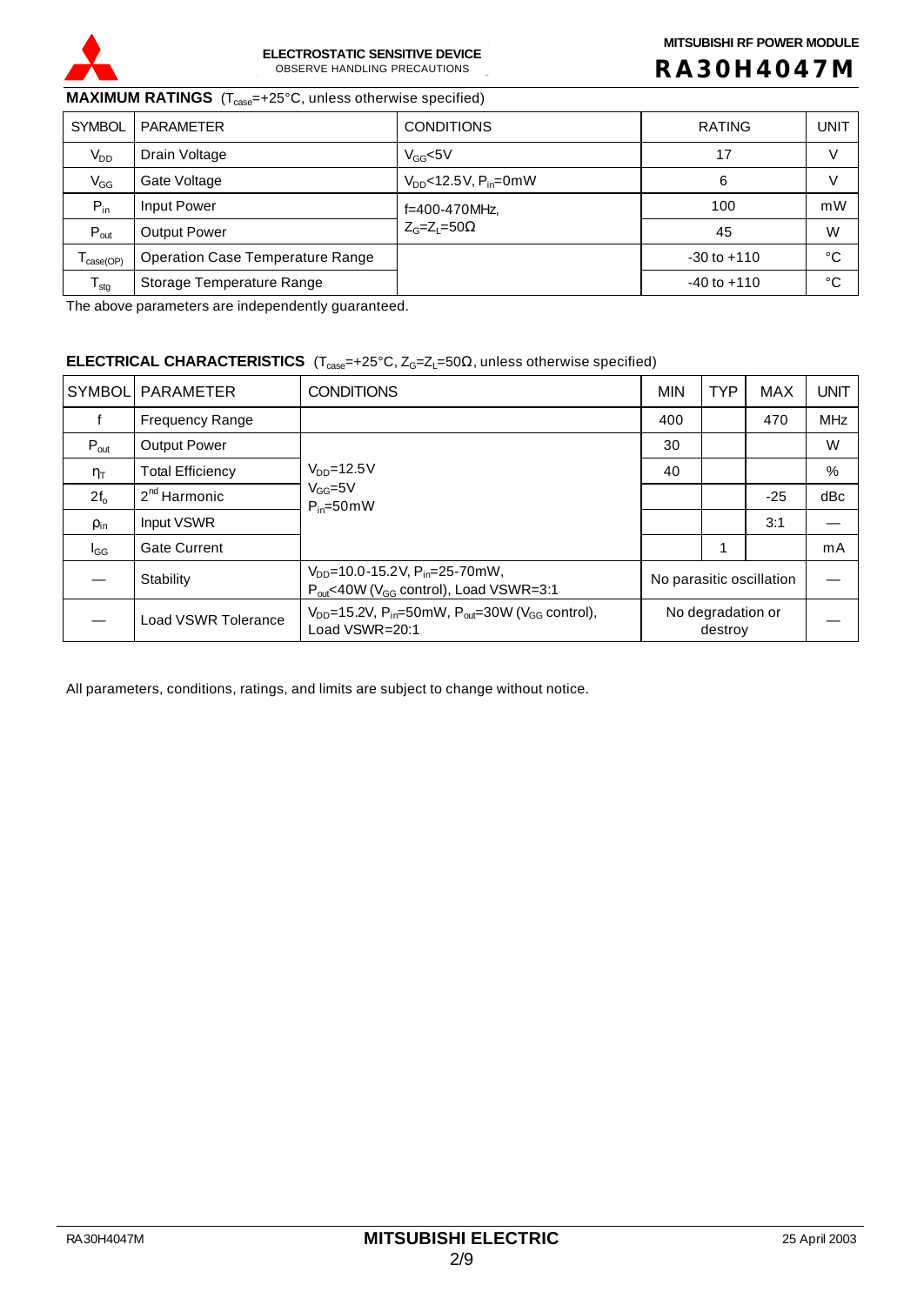

**TYPICAL PERFORMANCE**  $(T_{\text{case}}=+25^{\circ}C, Z_{G}=Z_{L}=50\Omega,$  unless otherwise specified)

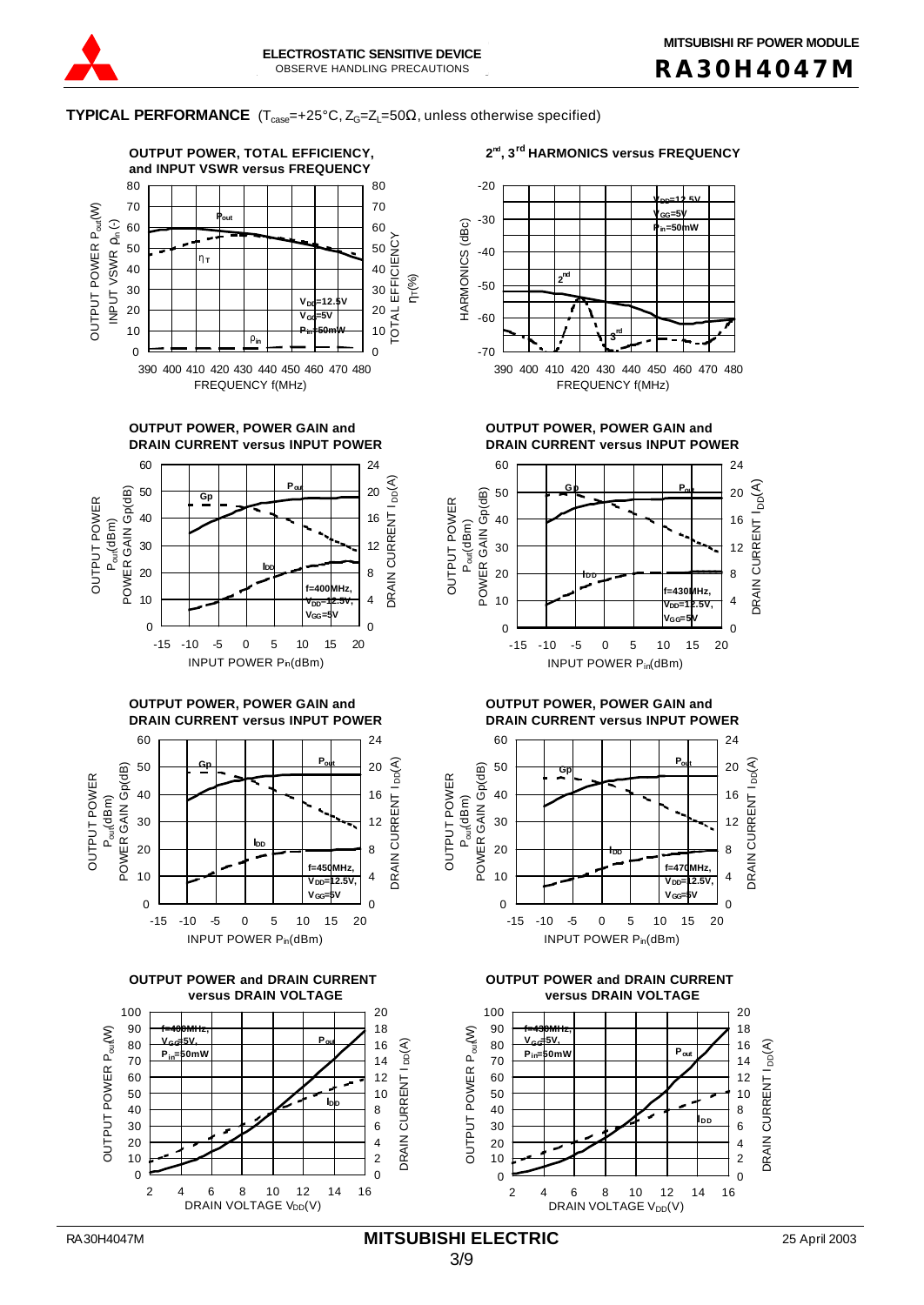DRAIN CURRENT I<sub>DD</sub>(A)

DRAIN CURRENT I

 $I_{DD}(A)$ 

**TYPICAL PERFORMANCE**  $(T_{\text{case}}=+25^{\circ}C, Z_{G}=Z_{L}=50\Omega,$  unless otherwise specified)









**OUTPUT POWER and DRAIN CURRENT OUTPUT POWER and DRAIN CURRENT**



**versus GATE VOLTAGE versus GATE VOLTAGE**



**versus GATE VOLTAGE versus GATE VOLTAGE**

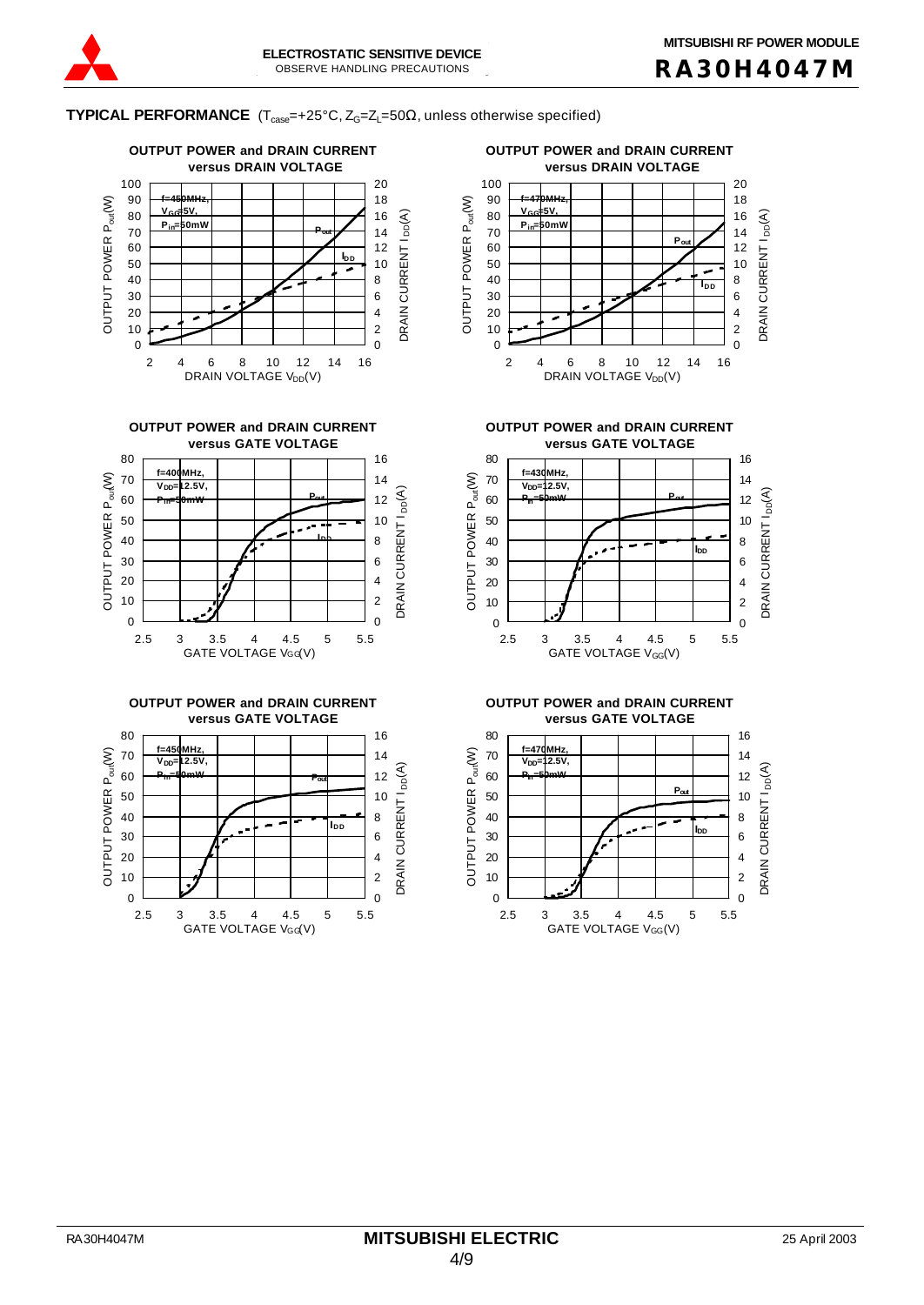

# **OUTLINE DRAWING** (mm)

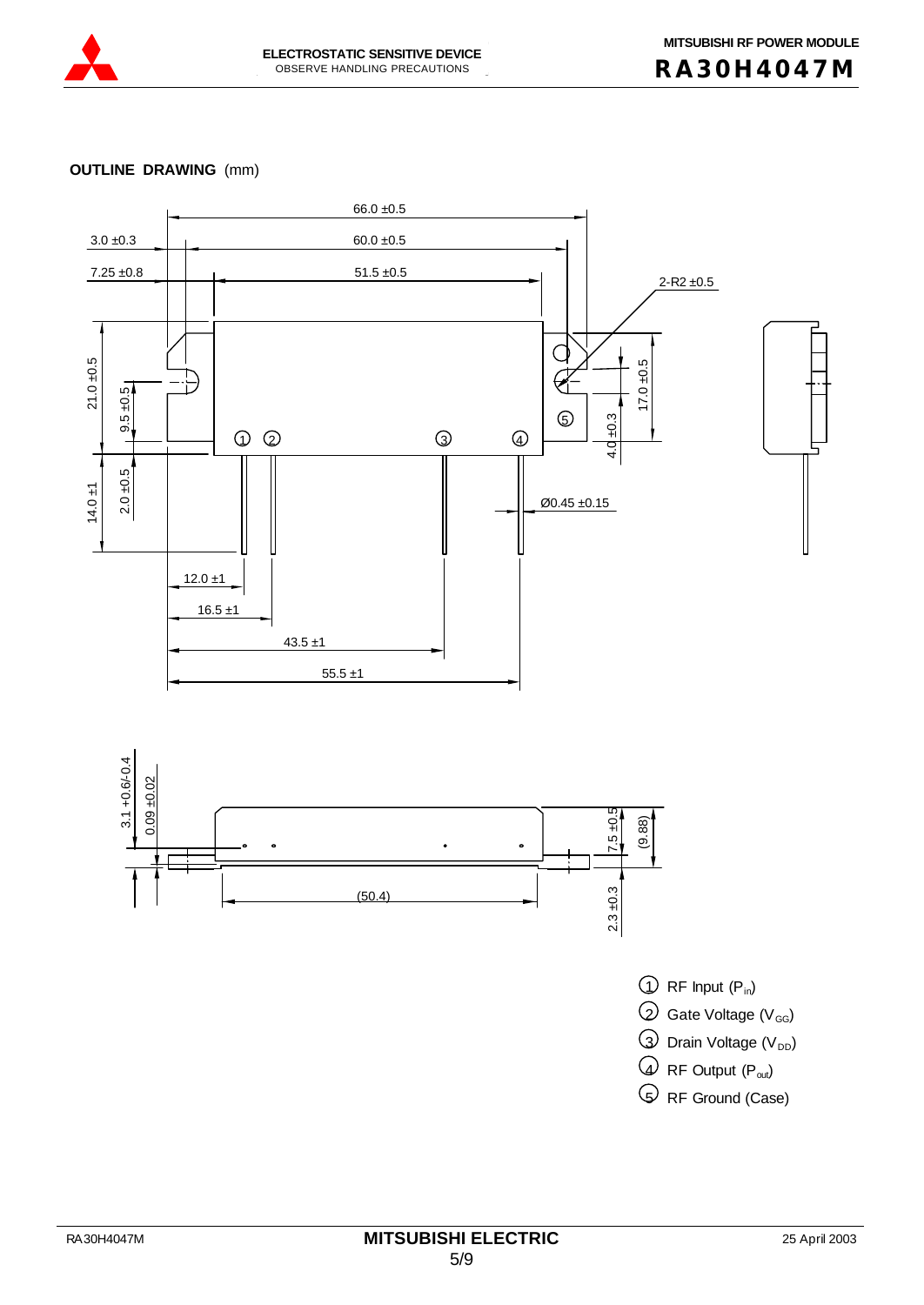

## **TEST BLOCK DIAGRAM**



- $\bigcirc$  RF Input  $(P_{in})$
- $\textcircled{2}$  Gate Voltage (V<sub>GG</sub>)
- $\textcircled{3}$  Drain Voltage (V<sub>DD</sub>)
- $(4)$  RF Output  $(P_{out})$
- 5 RF Ground (Case)

**EQUIVALENT CIRCUIT**

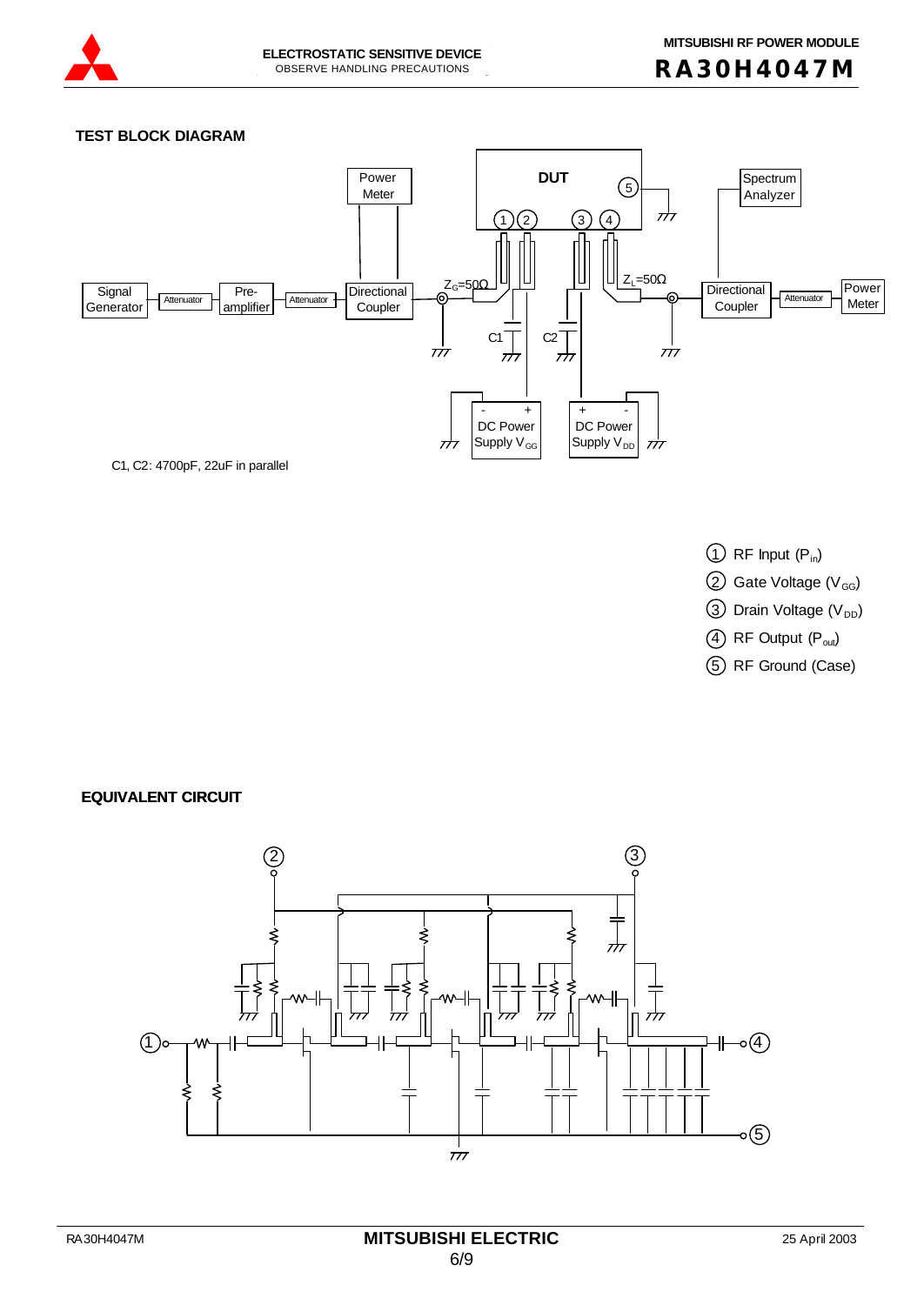

# **PRECAUTIONS, RECOMMENDATIONS, and APPLICATION INFORMATION:**

#### **Construction:**

This module consists of an alumina substrate soldered onto a copper flange. For mechanical protection, a plastic cap is attached with silicone. The MOSFET transistor chips are die bonded onto metal, wire bonded to the substrate, and coated with resin. Lines on the substrate (eventually inductors), chip capacitors, and resistors form the bias and matching circuits. Wire leads soldered onto the alumina substrate provide the DC and RF connection. Following conditions must be avoided:

a) Bending forces on the alumina substrate (for example, by driving screws or from fast thermal changes)

- b) Mechanical stress on the wire leads (for example, by first soldering then driving screws or by thermal expansion)
- c) Defluxing solvents reacting with the resin coating on the MOSFET chips (for example, Trichlorethylene)
- d) Frequent on/off switching that causes thermal expansion of the resin
- e) ESD, surge, overvoltage in combination with load VSWR, and oscillation

#### **ESD:**

This MOSFET module is sensitive to ESD voltages down to 1000V. Appropriate ESD precautions are required.

## **Mounting:**

Heat sink flatness must be less than 50 µm (a heat sink that is not flat or particles between module and heat sink may cause the ceramic substrate in the module to crack by bending forces, either immediately when driving screws or later when thermal expansion forces are added).

A thermal compound between module and heat sink is recommended for low thermal contact resistance and to reduce the bending stress on the ceramic substrate caused by the temperature difference to the heat sink.

The module must first be screwed to the heat sink, then the leads can be soldered to the printed circuit board.

M3 screws are recommended with a tightening torque of 0.4 to 0.6 Nm.

## **Soldering and Defluxing:**

This module is designed for manual soldering.

The leads must be soldered after the module is screwed onto the heat sink.

The soldering temperature must be lower than 260°C for a maximum of 10 seconds, or lower than 350°C for a maximum of three seconds.

Ethyl Alcohol is recommend for removing flux. Trichlorethylene solvents must not be used (they may cause bubbles in the coating of the transistor chips which can lift off the bond wires).

# **Thermal Design of the Heat Sink:**

At  $P_{\text{out}}=30W$ ,  $V_{\text{DD}}=12.5V$  and  $P_{\text{in}}=50mW$  each stage transistor operating conditions are:

| Stage           | $P_{in}$<br>(W) | $P_{\text{out}}$<br>'W) | $R_{th(ch-case)}$<br>$(^{\circ}C/W)$ | $I_{DD}$ @ $\eta_T = 40\%$<br>(A) | V <sub>DD</sub><br>(V) |
|-----------------|-----------------|-------------------------|--------------------------------------|-----------------------------------|------------------------|
| 1 <sub>st</sub> | 0.05            | 1.5                     | 5.0                                  | 0.30                              |                        |
| 2 <sub>nd</sub> | 1.5             | 9.0                     | 2.4                                  | 1.50                              | 12.5                   |
| 3 <sup>rd</sup> | 9.0             | 30.0                    | 1 つ                                  | 4.20                              |                        |

The channel temperatures of each stage transistor  $T_{ch} = T_{case} + (V_{DD} \times I_{DD} - P_{out} + P_{in}) \times R_{th(ch-case)}$  are:

| $T_{\text{ch1}} = T_{\text{case}} + (12.5 \text{V} \times 0.30 \text{A} - 1.5 \text{W} + 0.05 \text{W}) \times 5.0^{\circ}\text{C/W}$ | $T_{\text{case}} + 11.5 \text{ °C}$ |
|---------------------------------------------------------------------------------------------------------------------------------------|-------------------------------------|
| $T_{ch2} = T_{case} + (12.5V \times 1.50A - 9.0W + 1.5W) \times 2.4^{\circ}$ C/W                                                      | $T_{\text{case}} + 27.0 \degree C$  |
| $T_{\text{ch3}} = T_{\text{case}} + (12.5 \text{V} \times 4.20 \text{A} - 30.0 \text{W} + 9.0 \text{W}) \times 1.2^{\circ}\text{C/W}$ | $T_{\text{case}} + 37.8 \text{ °C}$ |

For long-term reliability, it is best to keep the module case temperature ( $T_{case}$ ) below 90°C. For an ambient temperature T<sub>air</sub>=60°C and P<sub>out</sub>=30W, the required thermal resistance R<sub>th (case-air)</sub> = (T<sub>case</sub> - T<sub>air</sub>) / ((P<sub>out</sub> /  $\eta_T$ ) - P<sub>out</sub> +  $P_{in}$ ) of the heat sink, including the contact resistance, is:

 $R_{th(case-air)} = (90^{\circ}C - 60^{\circ}C) / (30W/40\% - 30W + 0.05W) = 0.67 \degree C/W$ 

When mounting the module with the thermal resistance of 0.67 °C/W, the channel temperature of each stage transistor is:

 $T_{\text{ch1}} = T_{\text{air}} + 41.5 \text{ °C}$  $T_{ch2} = T_{air} + 57.0 °C$  $T_{ch3} = T_{air} + 67.8 °C$ 

The 175°C maximum rating for the channel temperature ensures application under derated conditions.